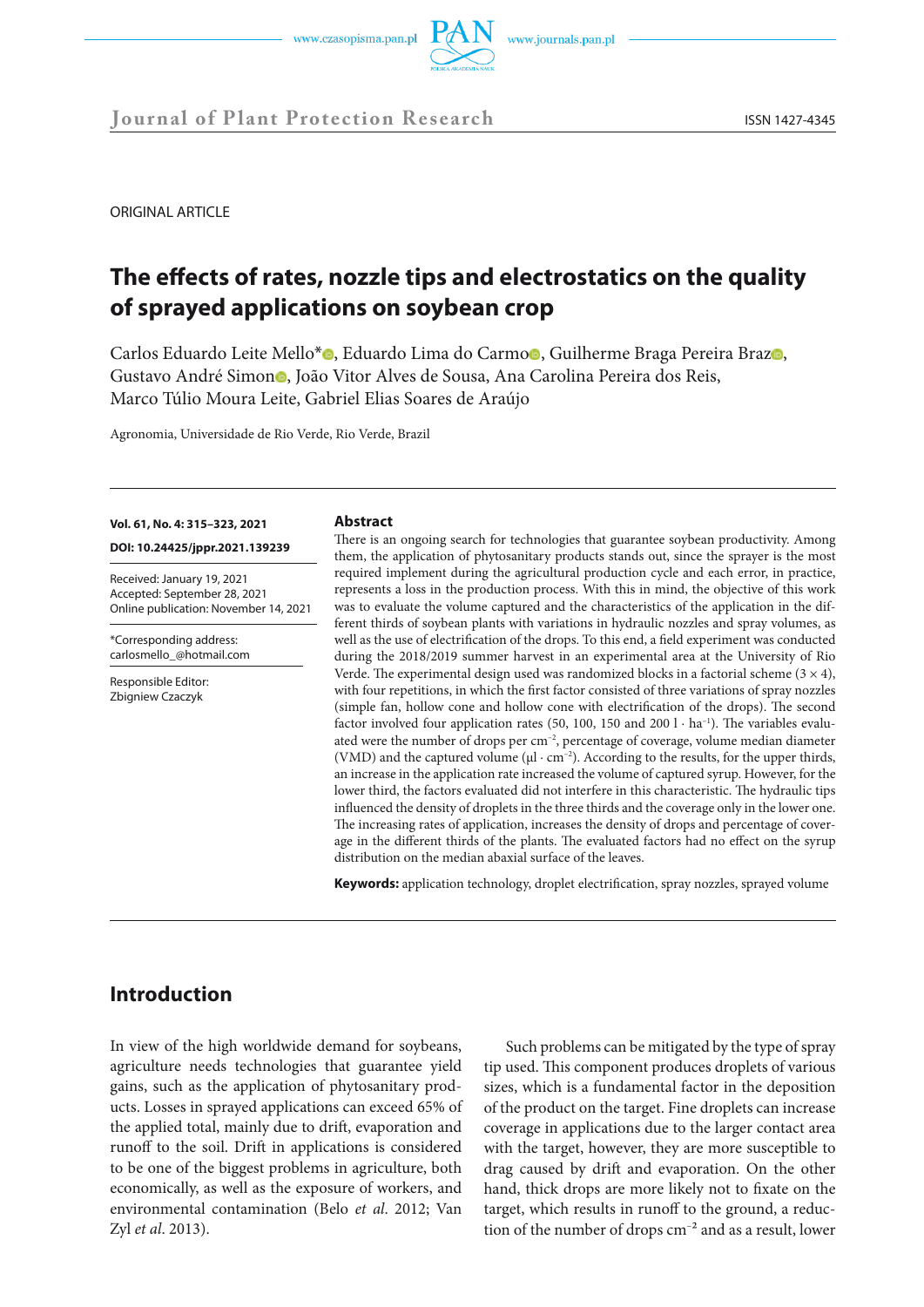contact of the product with the plant (Cunha *et al*. 2006; Czaczyk *et al*. 2012; Fritz *et al*. 2012).

The application rate or spray volume are other determining factors for the success of an application. An increase in volume applied can increase the uniformity and the application of the cover (Cunha *et al*. 2006). Currently, the goal is to reduce the application rate in an attempt to optimize the autonomy of the sprayer and reduce production costs. Reducing the spray volume requires optimization of the application technology to maintain the quality and efficiency of the applications, which makes the selection of the spray tips very important. According to Viana *et al*. (2010), it would be possible for an application to succeed with an even lower applied volume, using uniform distribution with a certain diameter and number of drops.

In the research being done to reduce the application rate without compromising the quality of the operation, there are tools that can be used, especially electrostatics. This technique consists of a system that charges the drops with a negative charge, the difference in electrical potential between the drop and the target causes it to be attracted to the plant (Law 2014). Accordingly, the electrification of the droplets can allow higher deposition of the sprayed targets at lower application rates, and reduce drift losses by up to 50%, compared to conventional methods (Zhou *et al*. 2012; Patel *et al*. 2017).

In several cases, the drops need to deposit on the abaxial surface of the leaves, e.g., for silverleaf whitefly (*Bemisia tabaci*) and Asian soybean rust (*Phakopsora pachyrhizi*), since the location of these agents in the plant hinders the correct deposition of the pesticides on the target (Baldin *et al.* 2017; Furlan *et al.* 2018). Law (2014), demonstrated that the electrostatic force greatly exceeds the gravitational force, suggesting that it is possible to induce the deposition of the drops on the abaxial surface of the leaves during spraying. However, the result of using this technology is still inconsistent, since there are studies in which there were noted improvements in applications performed using this tool (Bayer *et al*. 2011). By detailing the effects of the different spray tips, whether or not subjected to the droplet electrification process, it is possible to better control the phytosanitary agents that affect the soybean crop, as well as reduce the risks of pesticide losses in the environment by drift and other processes. In addition, it is necessary to determine if the use of the electrification technique of drops makes it possible to perform the applications with lower volumes. The aim of this work was to evaluate the volume of captured syrup and the characteristics of the application in the different thirds of soybean plants using variations in volumes and spray tips, as well as the use of electrification in the drops.

### **Materials and Methods**

The work was conducted in a field belonging to the University of Rio Verde, located in the city of Rio Verde (Goiás) (17°47'04.87"S and 50°57'52.56"O, at 778 m asl). The experiment was conducted with soybean, sowed in the summer of 2018/2019.

The climate for the locality in which the experiment was carried out is of the Aw type, according to Köppen's classification. It is identified as a tropical climate with a dry season, more intense rains in summer than in winter, and two well-defined seasons with regard to the occurrence of rain. The annual average precipitation is 1,500 mm and the annual average temperature is 23°C (climate data 2020).

The experimental design was a randomized complete block design with four replications in a factorial  $3 \times 4$ . The first factor was composed of three variations of spray tips: single range (AXI11002 – 275.79 kPa), hollow cone (TXA80015 – 489.52 kPa) and hollow cone (TXA80015 – 489.52 kPa) with drop electrification. The second, involved four application rates (spray volume): 50, 100, 150 and  $200 \cdot ha^{-1}$ . To perform the electrification process of the drops, the electrostatic equipment was adapted, using a charging system with indirect induction manufactured by the TSBJet® (TSBJet, Santa Maria, Brazil). The voltage varied from 3,000 to 7,000 volts. In the experiment the maximum voltage was supplied. It is worth mentioning that in order to obtain the application rate foreseen for each treatment, the working pressure of the spraying system was not changed, since adjustment was made by varying the speed of the application equipment. For this purpose, speeds of 18, 9, 6 and 4.5 km  $\cdot$  h<sup>-1</sup> were used to provide application rates of 50, 100, 150 and  $200 \cdot h a^{-1}$ , respectively.

The soybean cultivar used in the experiment was NS 7709 IPRO®, which belongs to the Nidera company portfolio. This cultivar is characterized by an early cycle (maturity group = 7.2), indeterminate growth habit and architecture favorable towards deposition of the liquid spray (Nidera 2020). In the sowing, seed density was adopted in order to obtain a final population of 380,000 plants  $\cdot$  ha<sup>-1</sup>, using interline spacing of 0.5 m. The dimensions of the experimental units were 6 m long and 2.5 m wide (5 rows of sowed soybean). To make up the used area of the plot, 4 m of the three central lines of the experimental units were considered, totaling  $6 \text{ m}^2$ .

The experiment contained a central transition corridor 3 m wide in its entire length, since the applications were carried out via a mounted sprayer. In the application, an Agrale 5050 (TDA) tractor was used, coupled to a nozzle (Jacto Condor AM12/600), with the adaptation of an electrostatic system by indirect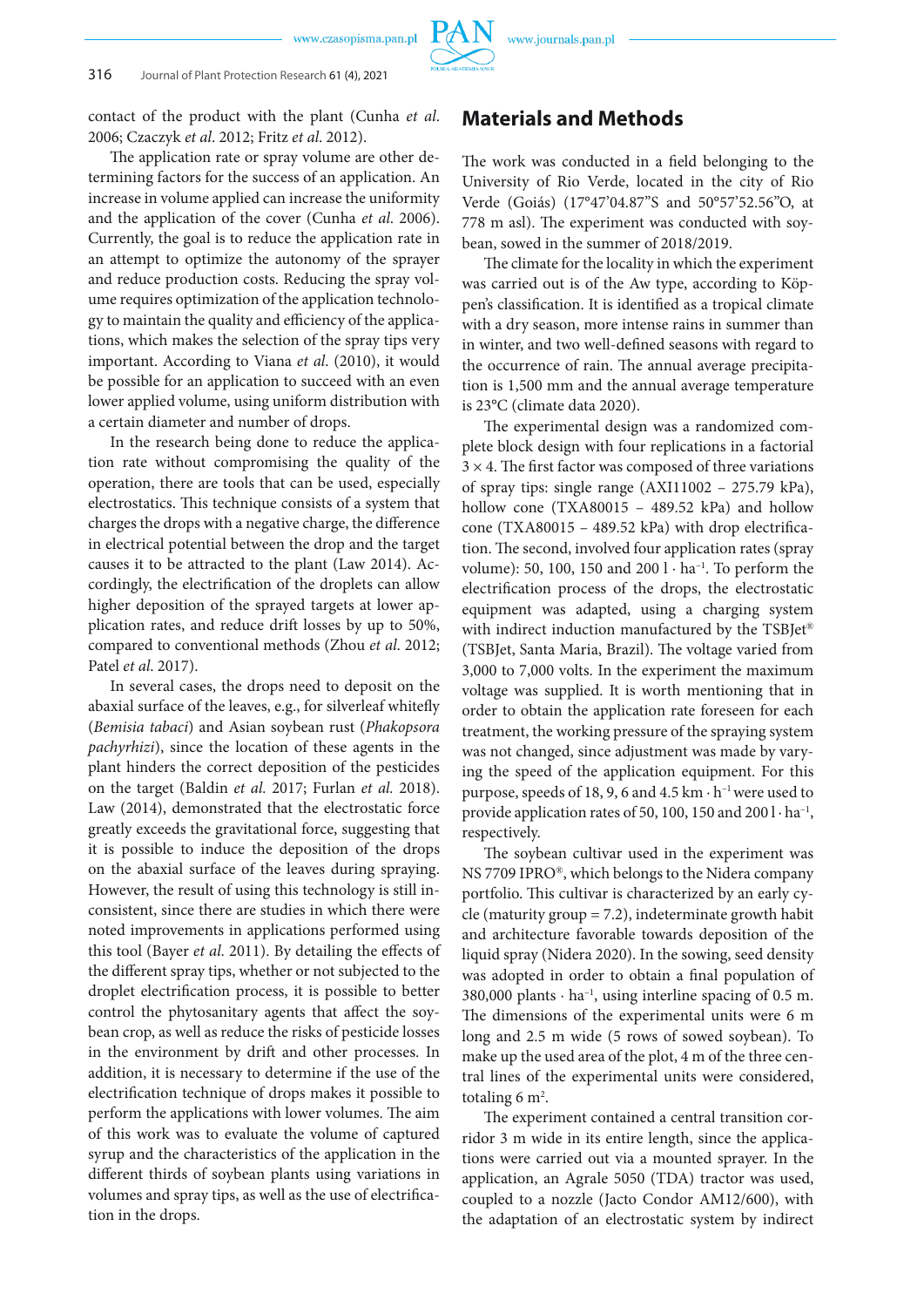**PAN** 

induction electrification. At the time of the applications, the soybean plants were in the R5 phenological stage, which is the moment when grain filling begins (Fehr and Caviness 1977). The treatments were applied in the morning, between 8 and 12 o'clock, and in the afternoon, between 4 and 7:30. During the application, the average weather conditions were: relative humidity – 69.3%, wind speed – 5.6  $km \cdot h^{-1}$  and air temperature – 28.4°C. The measurements of the climatological data were carried out with a portable thermo-hygroanemometer device (Kestrel® 3000), positioned at a vertical distance of 0.5 m above the culture.

For spraying evaluation, two different methodologies were used. The first was aimed to quantify the volume of syrup captured in the different thirds of soybean plant (upper, middle and lower). It consisted of the application of syrup with water, adjuvant (Wide LIM, 50 ml⋅100 l<sup>-1</sup> of water) and tracer (bright blue edible dye FDC 1 in a concentration of 3  $g \cdot l^{-1}$  of water), performed at 0.5 m above the crop.

After each application, samples of one trifoliate leaf for each third were collected from five plants per experimental unit, which were randomly separated, identified and packed in plastic bags (30 cm  $\times$  15 cm). Each sample per experimental unit was composed of five trifoliate leaves for each third of the plant. Subsequently, the material was collected and sent to a laboratory. All samples were washed with 50 ml distilled water to remove the dye (tracer), after manual shaking for 30 s. The absorbance reading of the solution obtained after washing each sample was performed using a 630 ηm wavelength spectrophotometer. Using syrup collected directly from the spray equipment, a calibration curve with different concentrations (0, 0.2, 0.4, 0.6, 0.8 and 1.0 µl) was drawn up to determine a standard for comparing the analyzed samples.

The absorbance values as related to different concentrations of Shiny Blue dye, allowed for the establishment of a straight-line equation, in this case:  $y = -0.0010 + 0.0453x$  ( $r^2 = 99.46$ ), used to indicate the concentration of the dye  $(mg \cdot l^{-1})$  captured by the target during the application (Scudeler and Raetano 2006). By correlating the concentration of the dye in the sample washing solution with that obtained in the spray solution, it was possible to establish the volume captured by the target using the following equation:

$$
Vi = (Cf \times Vf)/Ci,
$$

where:  $Vi$  – volume captured by the target (ml); *Cf* – concentration of dye in the sample, detected by the spectrophotometer in absorbance and transformed to mg  $\cdot$  1<sup>-1</sup>; *Vf* – sample dilution volume (50 ml); *Ci* – dye concentration in the sample  $(3,000 \text{ mg} \cdot \text{1}^{-1}).$ 

Using a laser measuring scanner device (Cl-202 Portable Laser Leaf Area Meter), the leaf area collected from each treatment was determined. Then, the volume deposited was divided by the leaf area, thus obtaining the amount of syrup in  $\mu l \cdot cm^{-2}$  in each leaf layer, after the application of each treatment.

At the time of applications, the second methodology was carried out concurrently in order to assess the density of droplets cm–2, coverage (%) and volume median diameter (μm). In this, four composite rods made of three basal supports containing moisture sensitive cards, pre-identified, were randomly placed in the used area of each plot. After 30 s of application, the cards were collected and packaged in absorbent paper, separated according to upper, middle (adaxial and abaxial) and bottom thirds, so that subsequently they could be digitized and the application characteristics evaluated by the 2.2 Drops program (Chaim *et al*. 2006).

For statistical analysis, data was tested for normality, using the Shapiro-Wilk test and for homogeneity of error variance, by Bartlett. The data of droplet density and percentage of coverage did not show normal distribution or homogeneity of variance, therefore, they were transformed into a root of  $x + 0.5$ . Analysis of variance was performed for the evaluated characteristics and when a significant effect was found, regression analysis was applied to the application rates and spray tips with the Tukey test at 5% probability.

### **Results and Discussion**

#### **Captured spray volume**

According to the results of the analysis of variance (Table 1), for the three-thirds of the plant (upper, medium and lower), there was no significant interaction between spray tip and application rate, for the characteristic volume of spray solution captured.

In relation to the upper third of the plants, there was a significant difference only for variations in the application rate, represented by increasing linear behavior (Fig. 1A). The increase in the application rate from 50 to 200 l · ha–1 provided an increase of almost 95% in the volume of sprayed solution. Therefore, regardless of the spraying tip used, an increase in the application rate increased the volume of spray solution in that position of the plant. In a study by Farinha *et al*. (2009), with applications in the soybean culture, a similar result was observed, since there was a correspondence in the reduction of the deposition of the syrup in the upper third with the reduction of the applied volume.

In relation to the middle third of the plants, there was behavior similar to that described for the upper one, since the spray tips also did not interfere in the volume of syrup captured in that position of the plant (Table 1). This may have occurred due to the difficulty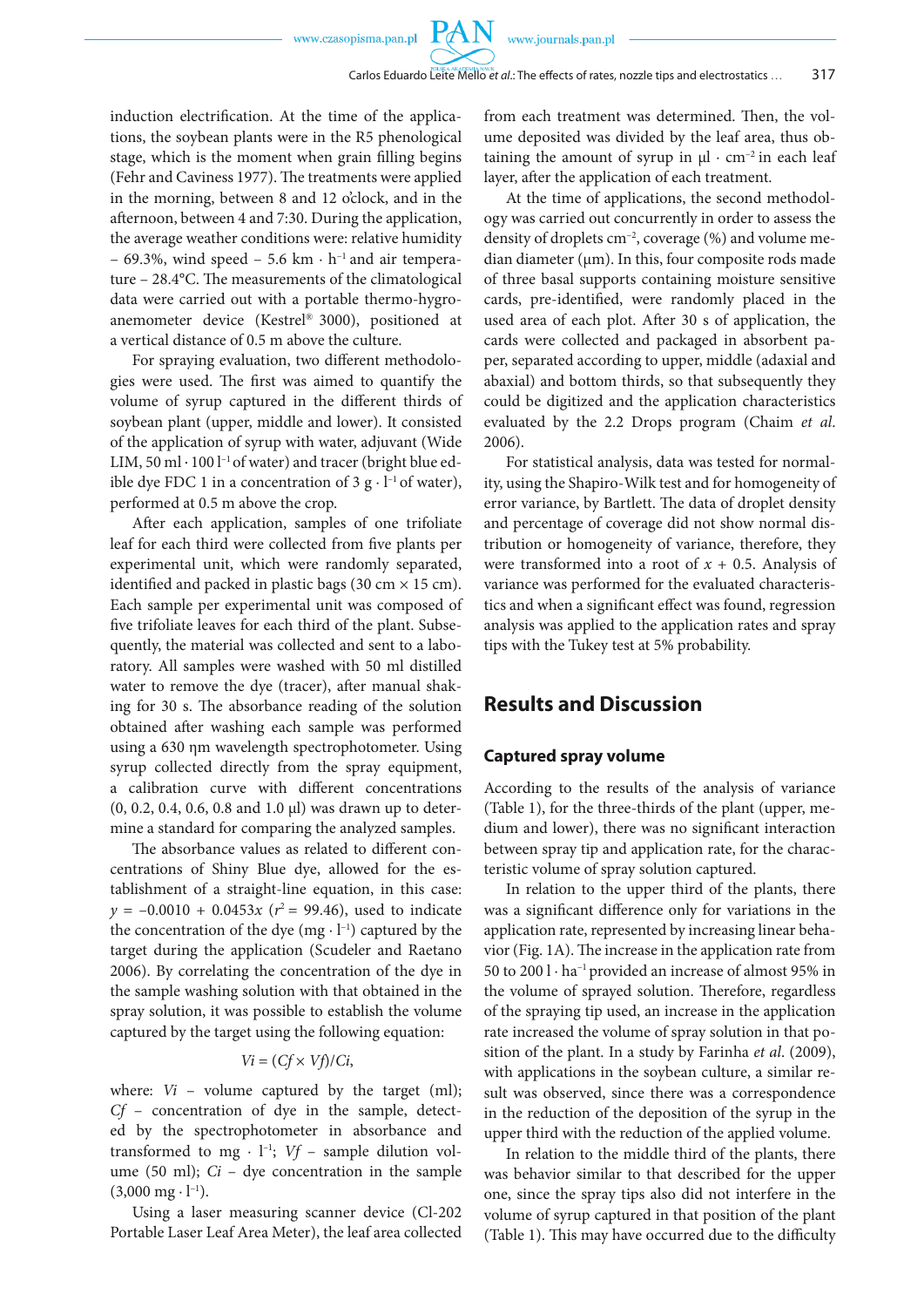| <b>FV</b>    | GL | Medium square |             |             |  |
|--------------|----|---------------|-------------|-------------|--|
|              |    | upper         | medium      | lower       |  |
| <b>Block</b> | 3  | 0.067281      | 0.004311    | 0.000472    |  |
| Tip(T)       | 2  | 0.052046 ns   | 0.001890 ns | 0.002803 ns |  |
| Rate $(R)$   | 3  | 0.315120*     | 0.020996*   | 0.008219 ns |  |
| $T \times R$ | 6  | 0.008382 ns   | 0.002094 ns | 0.006484 ns |  |
| Error        | 33 | 0.021983      | 0.003532    | 0.005692    |  |
| CV [%]       |    | 29.0          | 22.9        | 31.7        |  |

Table 1. Summary of the analysis of variance for the characteristic volume of syrup captured (µl · cm<sup>-2</sup>) on the adaxial surface of leaves of the upper, middle and lower strata of soybeans after application of a tracer with variations in rates and spray tips

\*significant at 1% probability by the *F* test; ns – not significant



Fig. 1. Graphical representation of the regression for the characteristic volume of captured syrup as a function of the variation of the application rate in the upper (A) and medium (B) thirds in soybean plants; \*significant adjust at 1% probability

of penetration, even of the thinnest drops, in the layer formed by the upper leaves. In an experiment carried out by Omoto *et al*. (2017), when evaluating the volume of syrup captured in the middle and lower thirds of soybean plants in the R5 reproductive stage, a significant difference in this characteristic after application with different spray tips was not observed. For the median third of the plants, regardless of the type of tip used, an increase in the application rate from 100 to  $200$   $1 \cdot$  ha<sup>-1</sup>, resulted in an increase of approximately 30% in the volume of captured syrup, represented by an increasing linear behavior (Fig. 1B).

According to Negrisoli *et al*. (2019), a spray volume of 250 l · ha–1 promoted better penetration of drops in the canopy of soybean plants, and, compared to lower volumes, it increased deposition in the middle third of the plant. Therefore, it is worth noting that despite the various benefits of reducing the application rate, this decision, when not carried of appropriately, can affect the quality of the application due to the lower deposition of the syrup on the leaves of the plant.

In the lower third there was no effect of spray tip variations, nor of increasing application rates for the evaluated characteristic. In this case, the use of electrostatics, was also not enough to optimize the range of the drops at the bottom of the plant. This can once again be attributed to the greater difficulty of penetrating the drops at the stage of development with the highest leaf area index (Souza *et al*. 2019).

This demonstrates with applications carried out on plants during initial developmental stages, i.e., during low leaf development of the crop, there is a greater chance of the drops depositing in the lower third, since this is a target difficult to access in sprayed applications. A second experiment carried out by Negrisoli *et al*. (2019), in which the spraying was carried out at the V9 vegetative stage, significant differences were found regarding the spray deposition ( $\mu$ l · cm<sup>-2</sup> leaf) at the bottom of the crop canopy for the different spray volumes evaluated.

However, there are reports that the relationship between the type of spray tip and the volume applied,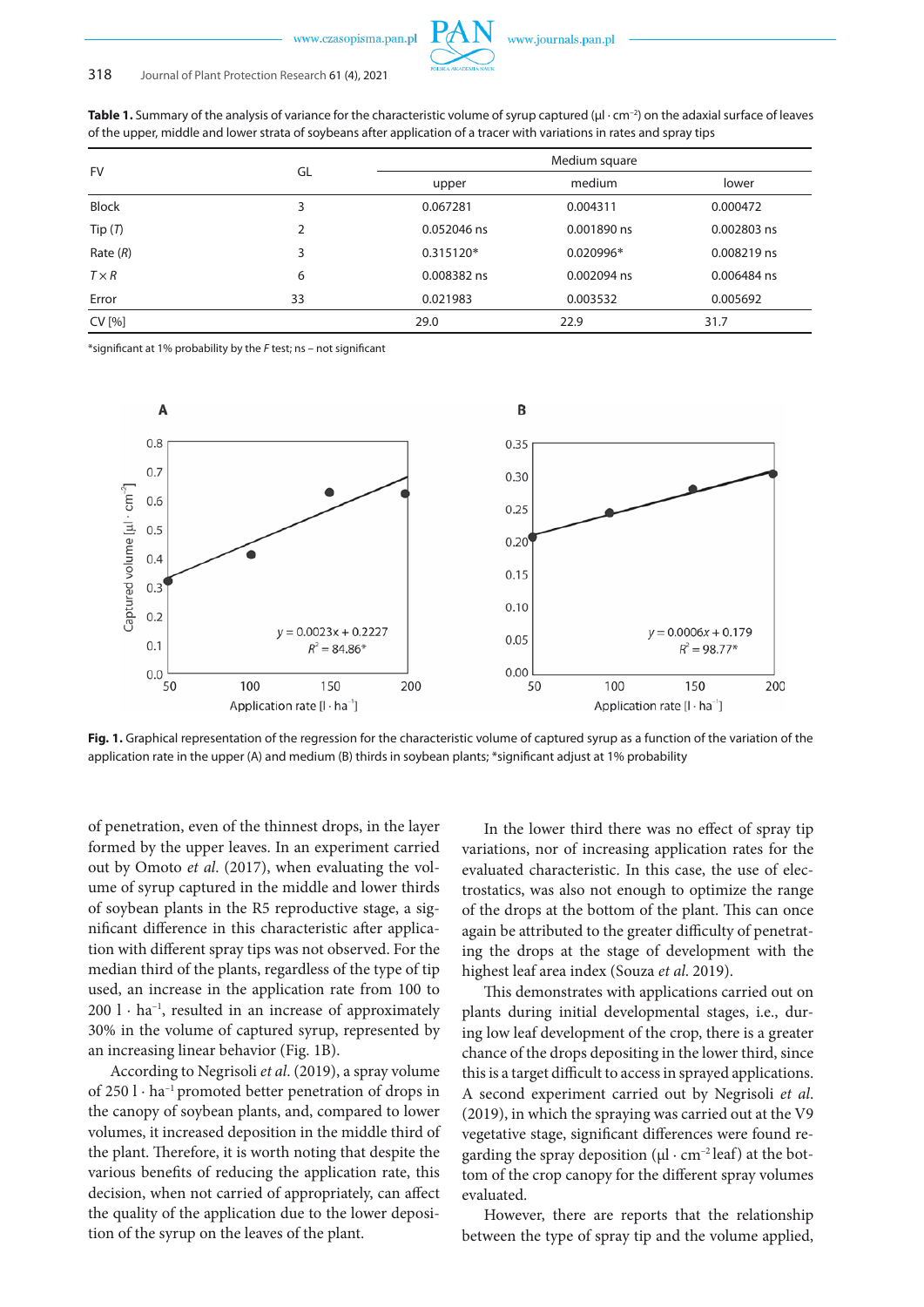influenced the spray deposition in the lower third. In a study by Boschini *et al*. (2008), evaluating syrup spray deposition as a function of the applied volume and the type of hydraulic nozzle, the best combination was to use a hollow conical jet tip, with spray volumes of 200 or  $300 \cdot h a^{-1}$ .

### **Application characteristics**

According to results obtained by the analysis of variance, for all characteristics evaluated in the upper third, there was no significant interaction between spray tip and application rate (Table 2). However, regardless of rates, the tips significantly influenced the three characteristics. Analyzing the increasing application rates, except for volume median diameter (VMD), there was also an effect on the other characteristics.

For droplet density in the upper third (Table 3), referring to the spray tips, it was observed that, comparing the hollow cone tip with the fan, there was no difference, demonstrating that, for this plant location, both tips provided similar results. However, when using the electrostatic resource associated with a hollow cone tip, there was an increase in the number of drops cm–2, when compared to the fan.

Sasaki *et al*. (2013), in work carried out with applications using electrostatics in coffee culture, found an increase of 37% in the deposition of the applied syrup. The various spray tips, influenced the percentage of coverage. The hollow cone tip with the use of electrostatics was better than without electrostatics. However, it gave a result similar to the fan type. Therefore, because the upper third is a more exposed target, the use of the fan tip becomes more viable due to the greater ease of work related to climatic conditions.

The volume median diameter of the droplets was influenced only by variations in spray tips. The VMD of the drops produced by the fan tip was higher than

Table 2. Summary of the analysis of variance for density droplets cm<sup>-2</sup>, coverage (%) and volume median diameter (VMD), on the adaxial leaf surface in different strata of soybean plants after applications with varying rates and spraying tips

|              |    | Mean square |            |            |           |           |                   |          |           |            |
|--------------|----|-------------|------------|------------|-----------|-----------|-------------------|----------|-----------|------------|
| DF<br>Source |    | upper       |            |            | medium    |           | lower             |          |           |            |
|              |    | DD          | COV        | <b>VMD</b> | DD        | COV       | <b>VMD</b>        | DD       | COV       | <b>VMD</b> |
| <b>Block</b> | 3  | 385.24      | 5.37       | 541.28     | 208.07    | 1.23      | 579.09            | 132.24   | 0.62      | 274.80     |
| Tip (7)      | 2  | 2253.89**   | $18.65***$ | 2045.89**  | 705.89**  |           | 4.96 ns 22256.44* | 379.00*  | $1.71***$ | $7.48*$    |
| Rate $(R)$   | 3. | 12657.85*   | $462.12*$  | 448.97 ns  | 5963.90*  | 108.14*   | 1055.10 ns        | 518.18*  | $11.49*$  | 1312.61 ns |
| TXR          | 6  | 310.72 ns   | $4.63$ ns  | 1190.34 ns | 158.28 ns | $0.26$ ns | 424.07 ns         | 87.16 ns | $0.61$ ns | 1590.21 ns |
| Error        | 33 | 490.00      | 4.98       | 1730.72    | 264.04    | 3.41      | 1243.08           | 55.75    | 0.42      | 847.70     |
| CV[%]        |    | 20.2        | 18.5       | 17.0       | 24.8      | 32.3      | 15.7              | 23.9     | 26.7      | 14.5       |

\*\*, \*, ns – significant at 5% and 1% probability and not significant, respectively, by the *F* test; DD, COV, VMD – droplet density, coverage and volume median diameter, respectively

**Table 3.** Average values for the characteristics of droplet density, coverage and volume median diameter on a leaf's adaxial surface of upper, middle and lower strata of soybean plants, with variations after application rates and spray tips

|                                  | Density of droplets [cm <sup>-2</sup> ] |              |                   |  |
|----------------------------------|-----------------------------------------|--------------|-------------------|--|
| Spray tips                       | upper                                   | medium       | lower             |  |
| Single fan                       | 97.12 b                                 | 59.81 b      | 27.56 b           |  |
| Hollow cone                      | 110.93 ab                               | 72.82 a      | 36.81 a           |  |
| Hollow cone with electrification | 64.25 ab<br>120.75 a                    |              | 29.56 b           |  |
|                                  |                                         | Coverage [%] |                   |  |
| Single fan                       | 12.04 ab                                | 5.77a        | 2.19 <sub>b</sub> |  |
| Hollow cone                      | 10.99 b                                 | 6.24a        | 2.82a             |  |
| Hollow cone with electrification | 13.15a                                  | 5.13a        | 2.34ab            |  |
|                                  | Volume median diameter [µm]             |              |                   |  |
| Single fan                       | 288.94 a                                | 266.47 a     | 224.97 a          |  |
| Hollow cone                      | 223.06 b                                | 214.52 b     | 192.75 b          |  |
| Hollow cone with electrification | 220.59 b                                | 194.14 b     | 183.85 b          |  |

Averages followed by the same letter, in a column, do not differ by Tukey's test at 5% probability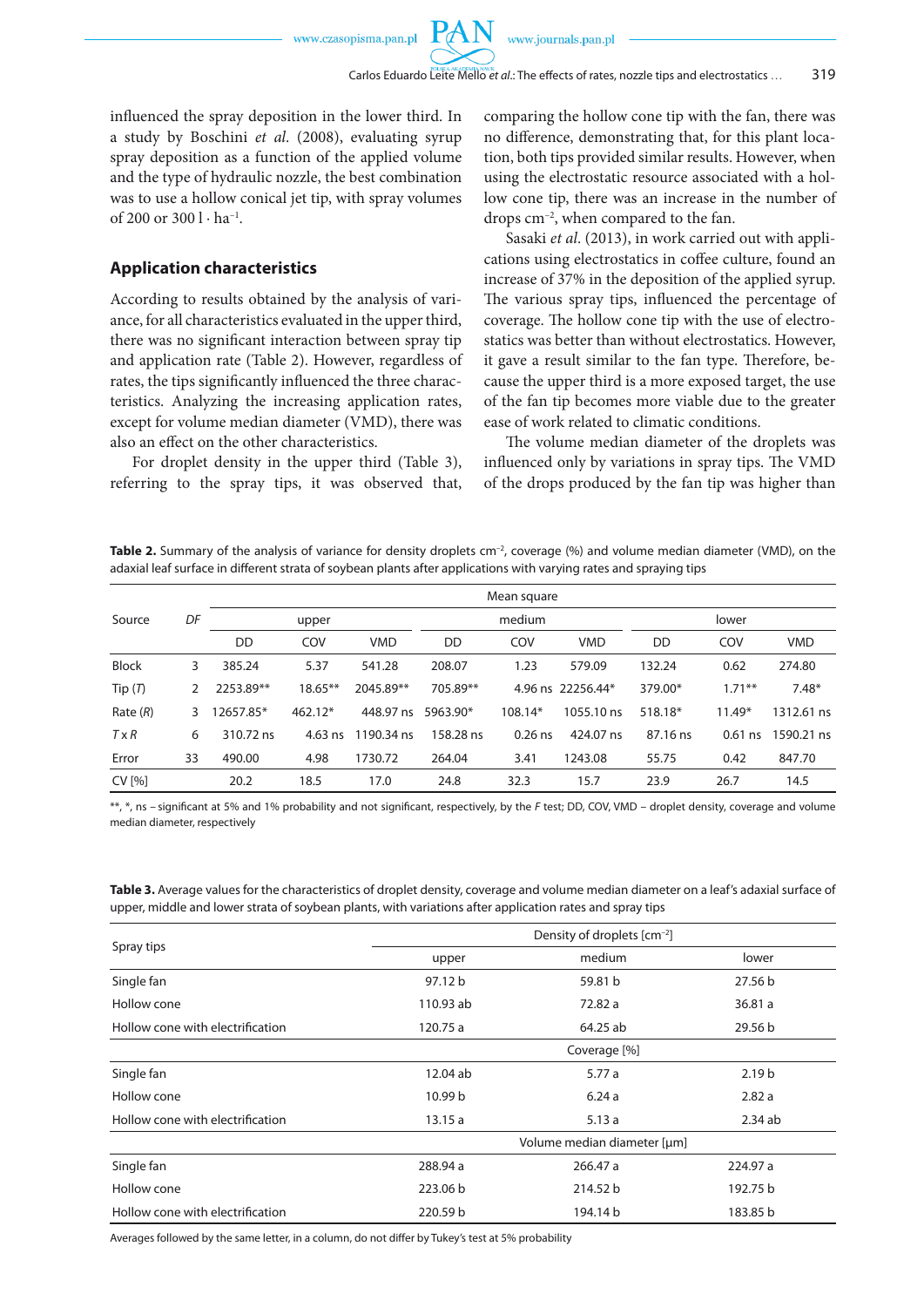those obtained by the hollow cone tip, with or without electrostatics. This probably occurred due to the higher pressure used for the hollow cone jet tip. Related to this fact, in a study with applications using varying tips and application rates in coffee crops, there was an effect on leaf coverage only as a function of the spray tips regarding the deposition of drops in the different thirds of the plants (Silva *et al*. 2014a).

Regarding the application rates, there was a similar behavior for the characteristics of droplet density (Fig. 2A) and coverage (Fig. 2B), since the increase in the application rate from 50 to 200  $l \cdot ha^{-1}$  increased both characteristics by 94 and 301%, respectively. These behaviors are shown as a straight upward line. However, it is noteworthy that an exaggerated increase in the application rate can cause losses of the spray solution due to runoff to the soil.

According to the results of the analysis of variance, independence between the evaluated factors was observed for the middle third, given that there was no interaction between the spray tips and application rates for the evaluated characteristics (Table 2). Except for coverage percentage, variation in spray tips influenced all the features. However, the percentage of coverage was influenced by increasing application rates, as well as droplet density.

Regarding the density of droplets (Table 3), the two factors evaluated influenced this characteristic, highlighting the behavior of the hollow cone tip, which was superior to the fan tip, however, providing a similar result when the electrostatic resource was used.

Therefore, although the fan tip is the most used regionally, if the middle third of the soybean plants is in the reproductive stage of development, its use is not always justified. The creation of thicker droplets, which with this type of tip are larger than those produced by the hollow cone tip, can hinder their penetration in the middle third. Accordingly, it would be more feasible to choose the hollow cone tip in applications of  $200$  l · ha<sup>-1</sup>, given that this volume afforded an 136% increase in drop density compared to the lowest rate used  $(50 \, 1 \cdot ha^{-1})$ . This behavior is represented by an ascending linear line (Fig. 2C).

According to Durão and Boller (2017), in a study carried out with applications to control Asian rust in soybean crops using varying spray tips, it was reported that greater disease control in the middle and lower canopy of the crop was obtained using tips that produced drops of up to 250 μm due to greater ease of penetration than drops of a greater spectrum.

Even though the hollow cone tip types provided a greater number of drops cm–2 than the fan types, this difference was not enough to improve the percentage of leaf coverage in the middle third, even when using the electrostatic resource. This behavior also demonstrates the difficulty of the finer drops in crossing the leaf layer formed by the upper canopy of the culture. The only influence was from increasing application rates, in which the increase from 50 to 200  $l \cdot ha^{-1}$  increased this characteristic by 294%. It is represented by an increasing linear line (Fig. 2D). Thus, it is emphasized that the decision to reduce the application rate may impair the coverage in that position of the plant, regardless of the tip used.

Silva *et al*. (2014b), evaluating the spray deposition applied in soybean plants, found that the tips that produced drops between 100 and 200 μm, showed better coverage in the different thirds of the crop. Therefore, in order to increase the chances of obtaining satisfactory coverage in the middle third of soybean plants, in addition to the application rate, attention should be paid to the spray tip, opting for those that generate finer drops, given the difficulty of penetration.

With the results of the analysis of variance for the lower third of the plants (Table 2), there is factor independency. No significant interaction between the spray tips and application rates was found for any of the evaluated characteristics. The spray tip variations influenced the three evaluated characteristics. Except for the VMD, the application rates influenced the other parameters.

Regarding the characteristics of droplet density and percentage coverage in the lower third (Table 3), one can observe results different than those described for the upper thirds since the use of electrostatics in the applications does not differ from the simple fan tip type for both characteristics, highlighting the performance of the hollow cone type tip, which in turn was superior to the fan.

This may have occurred due to the greater difficulty of the drops to penetrate the lower third. Since the drops generated by the fan type tips were larger than the other tip variations, they were probably retained in the leaf mass of the upper third, or drained into the soil, thereby not reaching the lower third. The same may have happened with the hollow cone tip with the use of electrostatics. Even though drops of similar size were produced by the hollow cone jet tip, the electrification of the drops may have increased the difficulty of penetration due to the interaction with the leaves of the upper third.

From a study by Cunha *et al*. (2016) on applications of various types of spray tips, it was concluded that the hollow cone jet tip generated smaller and more uniform drops. This resulted in greater deposition of the syrup on the lower leaves of soybean plants than the same type of tip with air induction, which resulted in larger drops and thus, less coverage of the lower third. This behavior suggests that for late applications, the use of electrostatics can reduce the spray distribution in the lower third of soybean plants, since the number of droplets  $cm^{-2}$  and the coverage percentage, were similar to the fan type tip.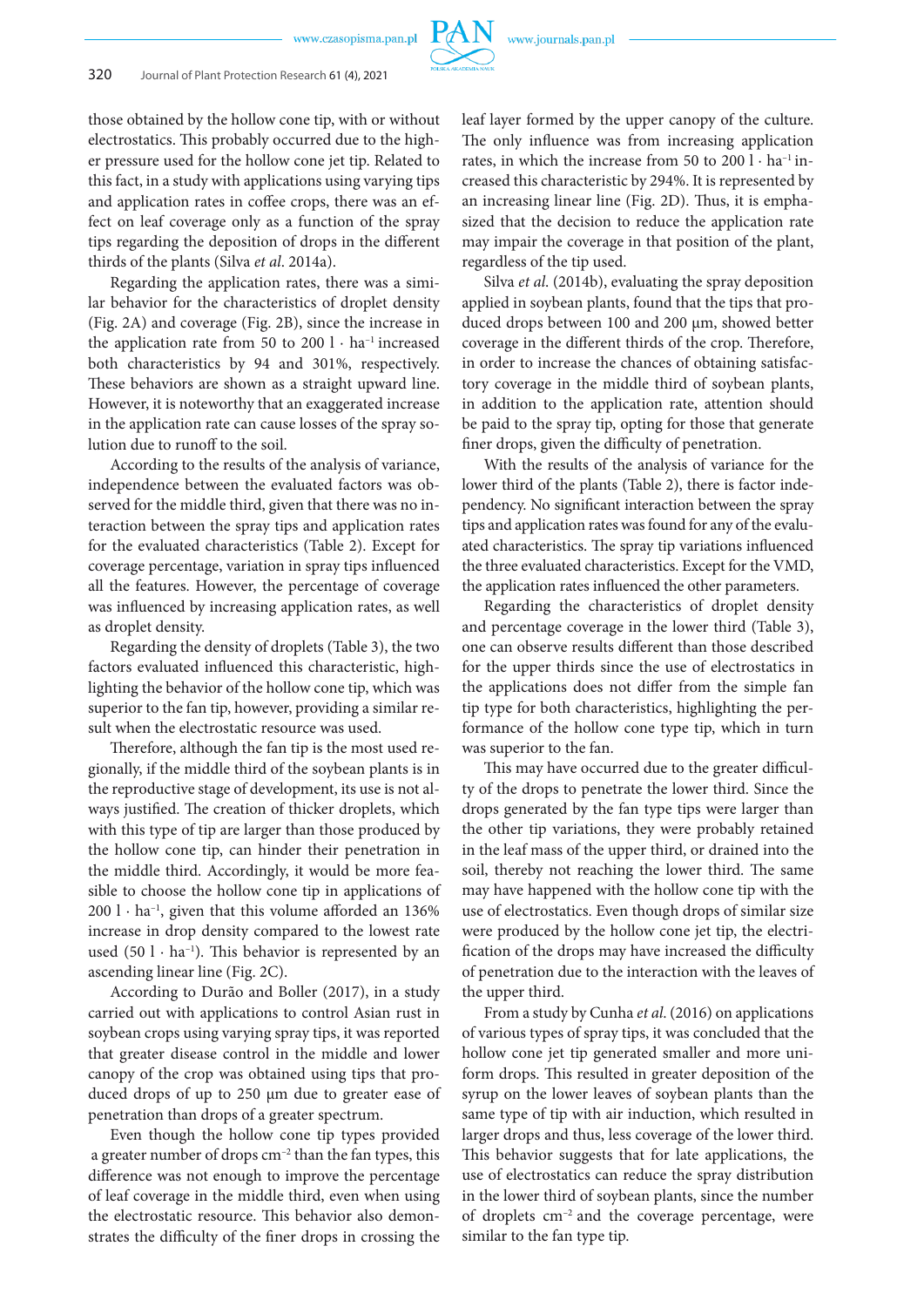$P\mathcal{A}$ 



**Fig. 2.** Graphical representation of the regression for the characteristics of drop density and percentage of coverage in different strata of soybean plants as a function of the variation in application rate; A and B – density of droplets and coverage in the upper third; C and D – drop density and coverage in the middle third; E and F – drop density and coverage in the lower third; \*\*, \*significant adjust at 5% and 1% probability

In relation to application rates, there was a similar result for both drop densities (Fig. 2E). and for coverage percentage (Fig. 2F). An increase in application rate from 50 to 200  $l \cdot ha^{-1}$  increased both characteristics by

69 and 159%, respectively. Thus, these characteristics are widened by increasing the application rate.

Tavares *et al*. (2017) carried out an experiment with applications for the control of fall armyworm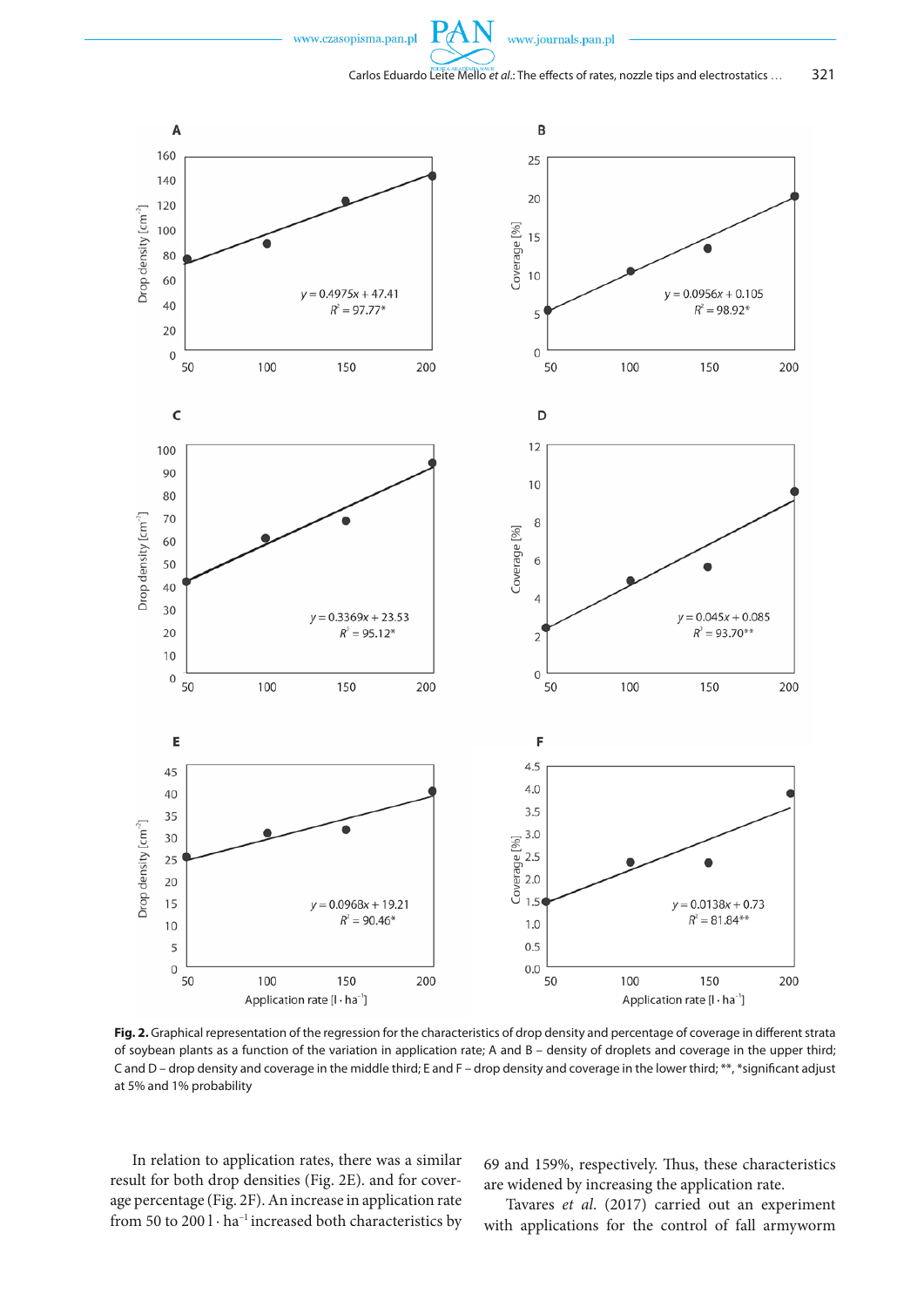| Source       |    | Mean square     |           |                        |  |
|--------------|----|-----------------|-----------|------------------------|--|
|              | DF | droplet density | coverage  | volume median diameter |  |
| <b>Block</b> | 3  | 2.18            | 0.01      | 17131.67               |  |
| Tip (7)      | 2  | $0.27$ ns       | $0.00$ ns | 12.60 ns               |  |
| Rate $(R)$   | 3  | $1.74$ ns       | $0.00$ ns | 2913.37 ns             |  |
| TXR          | 6  | $0.32$ ns       | $0.00$ ns | 1232.35 ns             |  |
| Error        | 33 | 1.06            | 0.00      | 4707.75                |  |
| CV [%]       |    | 141.6           | 150.9     | 120.5                  |  |

**Table 4.** Summary of analysis of variance for droplet density cm–2, coverage (%) and volume median diameter (μm), on the abaxial surface of leaves of the middle third of soybean plants, after application with variations in rates and spray tips

ns –not significant by the *F* test

(*Spodoptera frugiperda*) in corn crops and concluded that, up to a certain limit, lower application rates do not harm the deposition of the syrup, and do not compromise the effectiveness of insecticides. However, it is worth mentioning that this behavior was possibly due to the fact that the leaf architecture of the corn plant favored the penetration and distribution of the drops, providing satisfactory product coverage for pest control. Therefore, the target and its location in the plant are essential factors in deciding which application rate to use, since an exaggerated increase, as well as a wrong reduction, can cause losses.

Related to the distribution of the syrup applied to the abaxial face of the leaves of the middle third of soybean plants, according to the analysis of variance, there was no interaction between the factors (Table 4).

Variations of spray tips and increasing application rates also did not influence, independently, any of the evaluated characteristics. Since this leaf region is an extremely difficult target to reach, the increase in the application rate, the use of fine drops, as well as their electrification, are not able to promote an efficient distribution of the spray in this location in soybean plants in the reproductive stage of development.

Considering the results of the present study, it is evident that the hollow cone tip provides better parameters related to the application technology than the fan type. In addition, the electrification process of droplets contributes to greater droplet densities being deposited on the biological target. Finally, the use of higher application volumes provides improvements in the syrup deposition in the different thirds of the soybean plants. In this sense, these results indicate the benefit of using the electrification process of drops in agricultural sprayings, a fact that may help in the management of pests and diseases in soybean crops. In addition, this work emphasizes the importance of using adequate application volumes to ensure that there are no flaws in the control of the biological target by performing this practice inappropriately.

## **Conclusions**

Applications with fan, or hollow cone tips with or without electrification of the drops, provided a similar volume of syrup captured in the different thirds of soybean plants in the R5 phenological stage of development.

Related to the lower third, the hollow cone tip provided a greater number of drops per cm-2 and greater coverage than the fan tip. For the upper third, applications with the use of electrostatics increased the density of droplets when compared to the fan tip, however they did not differ in relation to the coverage.

An increase in the application volume rate increased coverage in the different thirds of soybean plants, as well as the volume captured in the upper and middle thirds.

### **Acknowledgements**

We wish to thank the Coordenação de Aperfeiçoamento de Pessoal de Nível Superior (CAPES), for financially supporting this project.

#### **References**

- Baldin E.L.L., Cruz P.L., Morando R., Silva I.F., Bentivenha J.P.F., Tozin L.R.S., Rodrigues T.M. 2017. Characterization of antixenosis in soybean genotypes to *Bemisia tabaci* (Hemiptera: Aleyrodidae) biotype B. Journal of Economic Entomology 110 (4): 1869–1876. DOI: 10.1093/ jee/tox143
- Bayer T., Costa I.F.D., Lenz G., Zemolin C., Marques L.N., Stefanelo M.S. 2011. Equipamento de pulverização aérea e taxas de aplicação de fungicida na cultura do arroz irrigado. [Spraying equipment and rates of fungicide application in irrigated rice]. Revista Brasileira de Engenharia Agrícola e Ambiental 15 (2): 192–198. DOI: https://doi.org/10.1590/ S1415-43662011000200007
- Belo M.S.S.P., Pignati W., Dores E.F.G.C., Moreira J.C.M., Peres F. 2012. Uso de agrotóxicos na produção de soja do Estado do Mato Grosso: um estudo preliminar de riscos ocupacionais e ambientais. [Pesticide use in soybean pro-